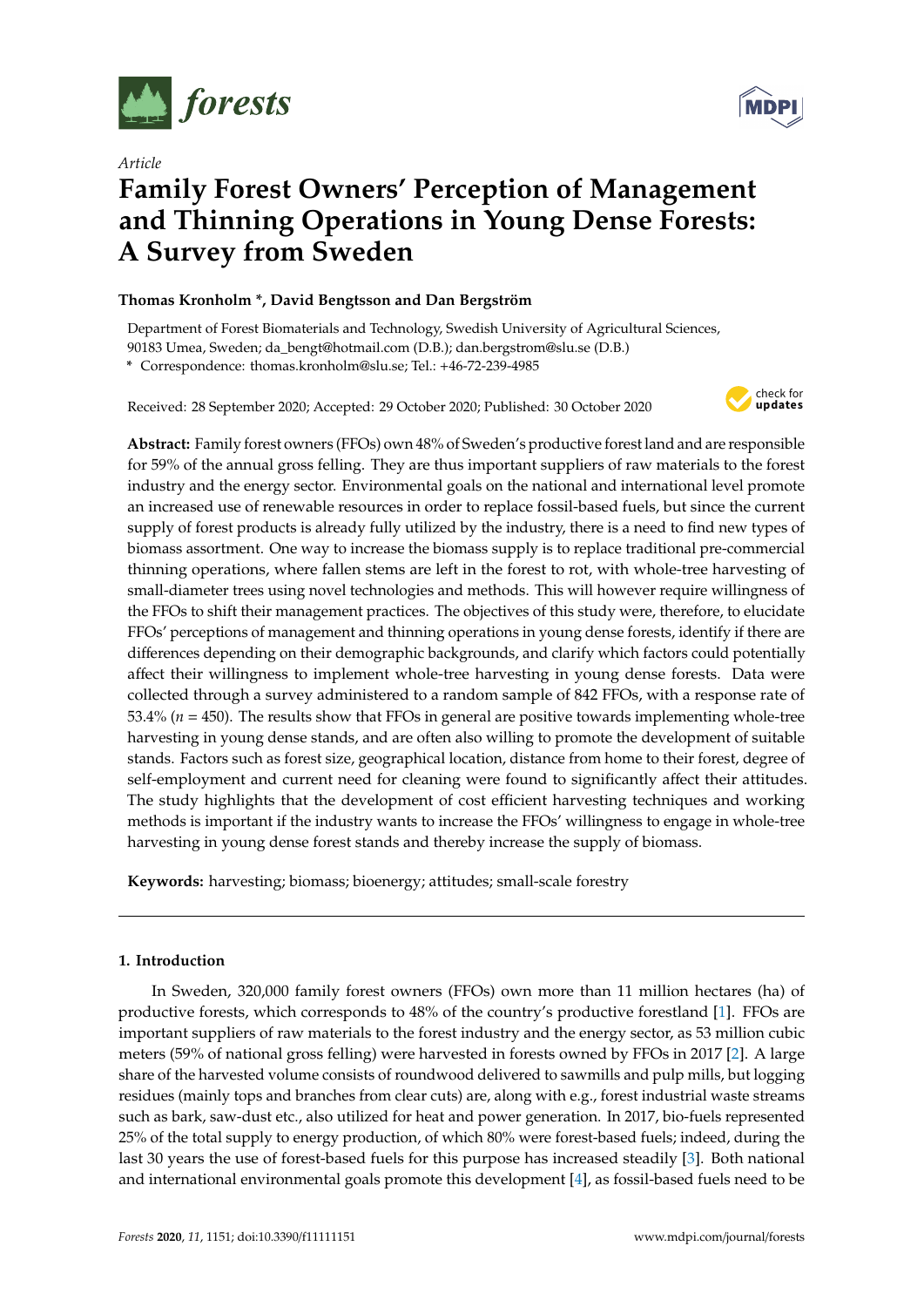replaced by renewable resources in order to reach future targets. However, although studies have shown that a larger proportion of logging residues (including stumps and roots) could be extracted from forests in a sustainable way, other studies indicate that this alone will not be enough to cover future demand for biomass [\[5](#page-13-1)[,6\]](#page-13-2). Furthermore, since the current supply of forest products is fully utilized by the industry, new types of biomass assortments might be needed to meet this increased demand.

One way to increase the available biomass volume is to utilize small, non-commercial sized trees from young dense forests [\[7,](#page-13-3)[8\]](#page-13-4). In this context, these are defined as stands with a density of approximately 3500 stems/ha and an average stem size of maximum 10 cm diameter over bark at breast height (DBH). Fernandez-Lacruz et al. [\[8\]](#page-13-4) highlight that: (1) biomass-dense thinning forests cover 2.1–9.8 million ha in Sweden (representing 9–44% of the country's productive forest land area, depending on the constraints applied); (2) 65% of this forest area is located in northern Sweden; and (3) there is a yearly harvesting potential of at least 4.3 million oven-dry (OD) tonnes (t) of undelimbed whole trees (3.0 million OD t of delimbed stemwood including tops). Hence, the idea is to utilize the biomass production in the early stages of a stand rotation by changing the typical pre-commercial thinning operation, where the fallen stems are just left in the forest to rot, by using novel methods and technologies to harvest the small-diameter trees for bioenergy purposes, for example [\[7](#page-13-3)[,9](#page-13-5)[–13\]](#page-13-6).

The willingness of Swedish FFOs to change their management of young forests (i.e., in stands that are suitable for biomass harvest) for this purpose has until now however not been investigated, and, therefore, they are potential key sources of forest biomass. Investigating this is very important in order to direct further research and development work in forest management towards reaching the environmental goals that have been set. The average forest property owned by a FFO is 78 ha and has a value of approximately 200,000 euros (with significant regional variations), and for many the forest may thus be a significant investment because in 2010 the median annual income for wage earning FFOs was 31,000 euros and for pensioners it was 16,900 euros [\[14\]](#page-13-7). An increased utilization of the biomass that today is seldom extracted and sold from early (pre-commercial) thinnings could thus be interesting for many FFOs. However, since FFOs are heterogeneous in terms of management objectives, education, forest values, dependency on forest income, residency etc. [\[14–](#page-13-7)[17\]](#page-13-8), it could be expected that management attitudes and behaviors differ between groups. Earlier studies have, for example, shown differences between male and female owners' harvesting activity, and also that those who place a high value on recreation tend to harvest less than multi-objective owners and self-employed owners [\[18,](#page-13-9)[19\]](#page-13-10). Differences in values and management attitudes have also been found between resident and non-resident owners [\[15\]](#page-13-11). The objectives of this study were, therefore, to elucidate FFOs' perceptions of management and thinning operations in young dense forests, identify whether there are differences depending on their demographic backgrounds, and clarify which factors could potentially affect their willingness to implement this particular management practice in their own forests.

#### **2. Materials and Methods**

#### *2.1. Sample*

The sampling process was administered by the Swedish mapping, cadastral and land registration authority (Lantmäteriet), based on guidance from the authors. The sample was selected from all owners within a cadastral who were registered as such on 1 January 2019. However, owners with forest properties smaller than 6 ha were excluded as they make up a large proportion of FFOs (about one third) but in total own just 3% of Sweden's forestland [\[1\]](#page-12-0). The reason was to avoid a large proportion of the owners participating in the study representing management views and practices that affect only a limited area of Swedish forests and their associated biomass. With this restriction, a random sample of 1000 FFOs was selected. The sample size was determined by calculating that the recommended number of responses needed for a representative sample was 384 [\[20](#page-13-12)[,21\]](#page-13-13), and then taking into account that similar surveys in Sweden have reached a response rate of 40–50% [\[15](#page-13-11)[,22\]](#page-13-14).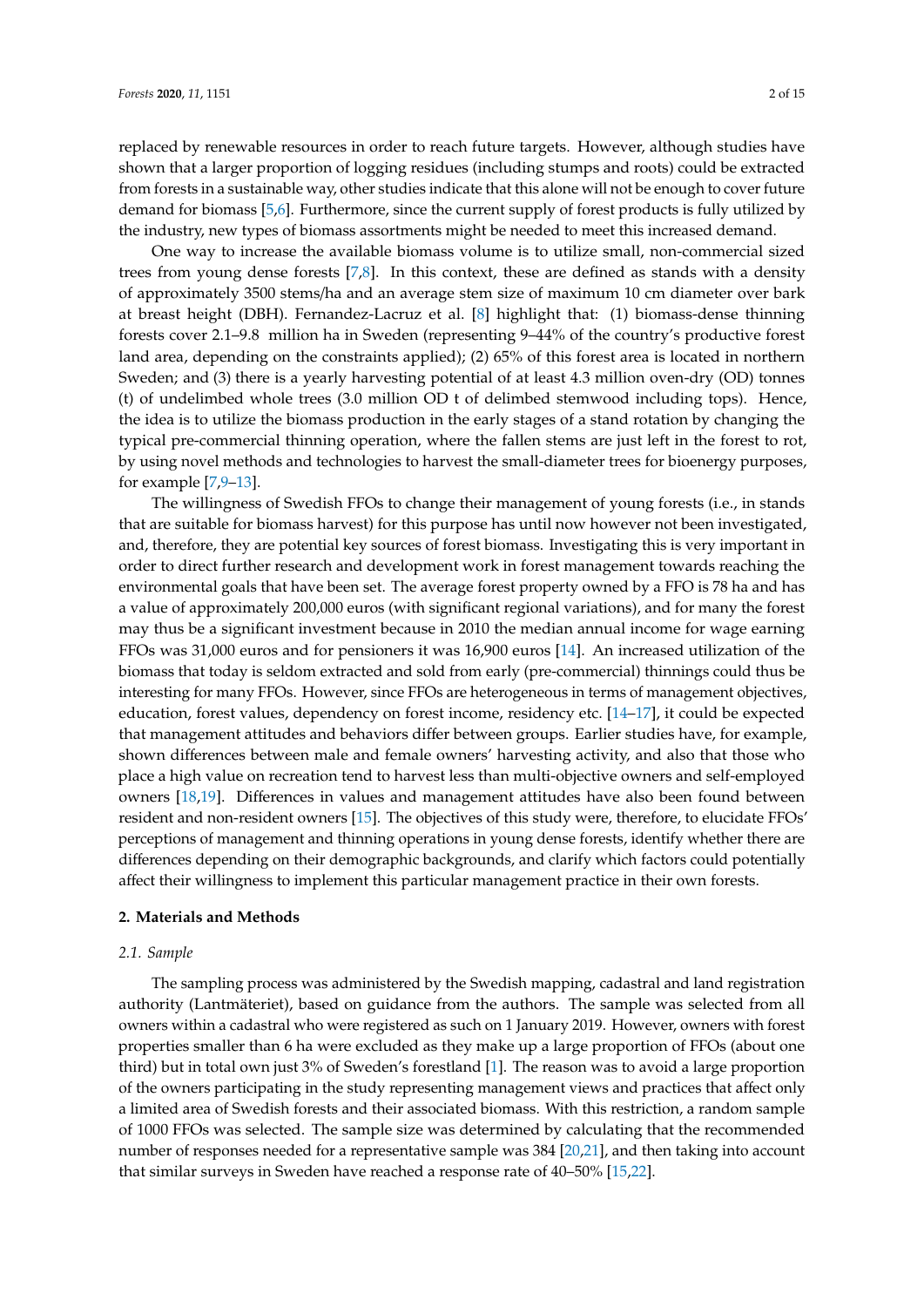The information collected from the cadastral data was: forest owner's name, address, personal identity code, total amount of productive forestland owned (ha) and county in which the largest forest holding was located. The initial sample contained 158 individuals residing outside Sweden and these were removed for two reasons: the questionnaire was only available in Swedish, and it was considered that there were too many practical difficulties in conducting a mail survey internationally in relation to the resources available for the study. Therefore, the final sample consisted of 842 individuals. The gender distribution was 64% males and 36% females, which is similar to the distribution in the studied population. However, a significant geographical concentration to the country's southern region was identified in the sample (Table [1\)](#page-2-0). As a result of this, the Norrland region, which represents more than half of Sweden's land area, could not be split into two smaller regions as planned. To investigate differences between regions was of interest since they differ in terms of growth conditions, property values, population density, tree species composition, availability of biomass-dense forests [\[8\]](#page-13-4) and similar factors that might affect the market conditions and thus also the

**Table 1.** Number and proportion of family forest owners (FFOs) in the sample in each region. For comparison, the geographical distribution of all Swedish owners (including those with properties < 6 ha) is also presented.

| Region                     | Number<br>of FFOs | <b>Share of Total</b><br>Sample (%) | <b>Geographical Distribution of</b><br>All FFOs in Sweden (%) |
|----------------------------|-------------------|-------------------------------------|---------------------------------------------------------------|
| Götaland (Southern Sweden) | 668               | 79.3                                | 41.0                                                          |
| Svealand (Central Sweden)  | 138               | 16.4                                | 31.5                                                          |
| Norrland (Northern Sweden) | 36                | 4.3                                 | 27.5                                                          |

#### <span id="page-2-1"></span>*2.2. Data Collection*

<span id="page-2-0"></span>attitudes of FFOs.

A questionnaire consisting of 19 questions was constructed for data collection (Table [2\)](#page-3-0). The first part of the questionnaire covered FFOs' background information such as age, gender, duration of forest ownership, distance between the owners' home and the forest, and what type of forest management activities the owners carried out by themselves. The respondent was also asked to rank the parameters "economic return", "recreation" and "nature conservation" according to their importance for their management objectives. The second part of the questionnaire contained questions regarding management of young dense forest stands. The method of whole-tree harvesting in young dense forest stands was briefly explained, and the FFOs were asked if they were already familiar with this specific thinning method, whether they had conducted thinning using this method, and if they currently had the type of forest where thinning would be needed. Given three different scenarios about the economic consequences of using the methods, they were also asked about the likelihood that they would conduct a thinning under those circumstances. The scenarios were that: (a) the cost of the thinning operation would be higher than the income from the sales of the biomass, but not more costly than a traditional cleaning before thinning; (b) the cost would be equal to the income; and (c) the income would be higher than the cost. In the latter two scenarios, it was also stated that the cost for traditional cleaning before thinning would be avoided. All three scenarios were given with the caveat that it would not affect future income in any way. Finally, the respondents were asked about different factors that could potentially affect their attitude towards this specific method in a negative way. The factors were defined based on the literature and previous experiences from similar projects. However, in the concluding question the respondents could also freely share their views on whole-three harvesting or this particular survey, but the majority gave no response on this question. The ones who answered it mainly elaborated on their previous answers or their general views on forest management.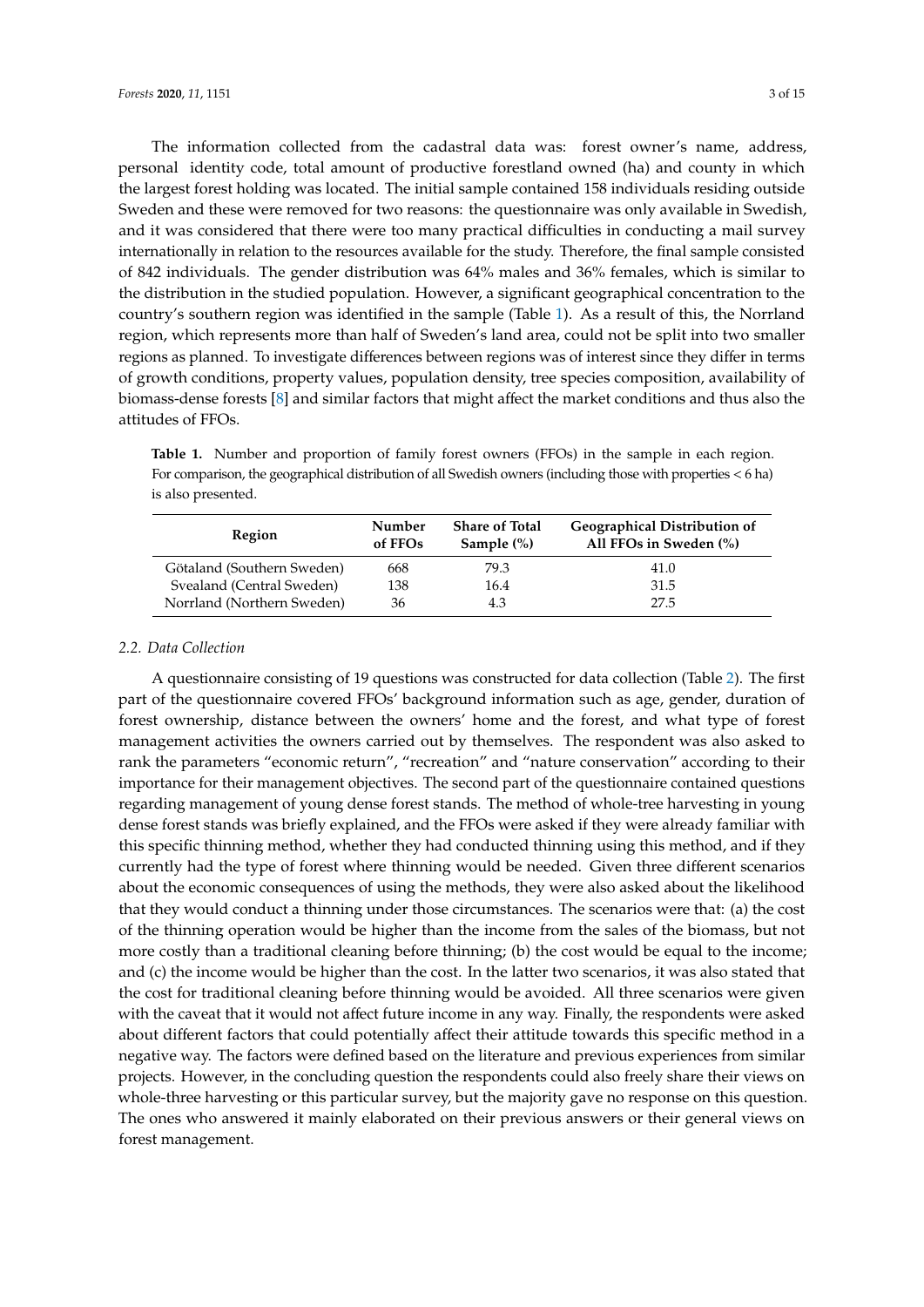<span id="page-3-0"></span>

| Question                                                                                                                                                                                                                                                                                                                                                                                                                                                                                                                                                                                                                                                                                                                                                                     | <b>Response Alternatives</b>                                                                                                          |
|------------------------------------------------------------------------------------------------------------------------------------------------------------------------------------------------------------------------------------------------------------------------------------------------------------------------------------------------------------------------------------------------------------------------------------------------------------------------------------------------------------------------------------------------------------------------------------------------------------------------------------------------------------------------------------------------------------------------------------------------------------------------------|---------------------------------------------------------------------------------------------------------------------------------------|
| 1. Are you ?                                                                                                                                                                                                                                                                                                                                                                                                                                                                                                                                                                                                                                                                                                                                                                 | Male; Female                                                                                                                          |
| 2. How old are you?                                                                                                                                                                                                                                                                                                                                                                                                                                                                                                                                                                                                                                                                                                                                                          | Years?                                                                                                                                |
| 3. How many hectares of productive forest is your forest property?                                                                                                                                                                                                                                                                                                                                                                                                                                                                                                                                                                                                                                                                                                           | 0–50 ha; 5–200 ha; >200 ha                                                                                                            |
| 4. In which part of the country is the main share of your forest located?                                                                                                                                                                                                                                                                                                                                                                                                                                                                                                                                                                                                                                                                                                    | Götaland; Svealand; Southern<br>Norrland; Northern Norrland                                                                           |
| 5. How far from the forest property is your residence?                                                                                                                                                                                                                                                                                                                                                                                                                                                                                                                                                                                                                                                                                                                       | <30 km; 30-100 km; >100 km                                                                                                            |
| 6. How long have you been a forest owner?                                                                                                                                                                                                                                                                                                                                                                                                                                                                                                                                                                                                                                                                                                                                    | <5 years; 5-10 years; >10 years                                                                                                       |
| 7. Are you a member of a forest owners' association?                                                                                                                                                                                                                                                                                                                                                                                                                                                                                                                                                                                                                                                                                                                         | Yes; No                                                                                                                               |
| 8. Rank the following parameters from 1 to 3 according to your own<br>priorities for the forest property                                                                                                                                                                                                                                                                                                                                                                                                                                                                                                                                                                                                                                                                     | Economic return; recreation;<br>nature conservation                                                                                   |
| 9. How do you perform the following management activities on your<br>property? Planting; Cleaning; Thinning; Wind-throws and insect<br>damages; Other activities (e.g., final-felling and soil scarification)                                                                                                                                                                                                                                                                                                                                                                                                                                                                                                                                                                | I do everything myself; I do<br>part of the work myself; I<br>always hire someone for it; Not<br>performed during my time<br>as owner |
| 10. Are you familiar with the whole-tree harvesting method?                                                                                                                                                                                                                                                                                                                                                                                                                                                                                                                                                                                                                                                                                                                  | Yes; No                                                                                                                               |
| 11. Have you done a whole-tree harvesting on your forest property?                                                                                                                                                                                                                                                                                                                                                                                                                                                                                                                                                                                                                                                                                                           | Yes (years ago?); No                                                                                                                  |
| 12. Are there currently areas on your forest property that are in<br>imminent need of cleaning or thinning?                                                                                                                                                                                                                                                                                                                                                                                                                                                                                                                                                                                                                                                                  | Yes; No; Do not know                                                                                                                  |
| 13. Would you do a whole-tree harvest if it results in a negative net<br>result (the income from the biomass sales is less than the work cost), but<br>not more costly than what a traditional cleaning operation before<br>thinning would be? Assume that the result of later measures (thinning $\varepsilon$<br>final-felling) is not affected.                                                                                                                                                                                                                                                                                                                                                                                                                           | Yes, absolutely; Yes, in some<br>cases; No, probably not; No,<br>absolutely not                                                       |
| 14. Would you do a whole-tree harvest if it results in a zero net result<br>(the income from the biomass equals the work cost), but you avoid the<br>cost for traditional cleaning operations before thinning? Assume that the<br>result of later measures (thinning & final-felling) is not affected.                                                                                                                                                                                                                                                                                                                                                                                                                                                                       | Yes, absolutely; Yes, in some<br>cases; No, probably not; No,<br>absolutely not                                                       |
| 15. Would you do a whole-tree harvest if it results in a positive net result<br>(the income from the biomass is larger than the work cost), but you avoid<br>the cost for traditional cleaning operations before thinning? Assume that<br>the result of later measures (thinning $\varepsilon$ final-felling) is not affected.                                                                                                                                                                                                                                                                                                                                                                                                                                               | Yes, absolutely; Yes, in some<br>cases; No, probably not; No,<br>absolutely not                                                       |
| 16. Can you imagine yourself to, on parts of your forest property,<br>actively reduce the number of cleanings and/or to clean less intensely<br>(leave more stems) to develop areas suitable for whole-tree harvesting?                                                                                                                                                                                                                                                                                                                                                                                                                                                                                                                                                      | Yes, absolutely; Yes, in some<br>cases; No, probably not; No,<br>absolutely not                                                       |
| 17. Would a recommendation from a timber buyer/forester imply that<br>you, in suitable areas, would choose whole-tree harvesting instead of<br>traditional thinning with pre-cleaning.                                                                                                                                                                                                                                                                                                                                                                                                                                                                                                                                                                                       | Yes, absolutely; Yes, in some<br>cases; No, probably not; No,<br>absolutely not                                                       |
| 18. Research on whole-tree harvesting is on-going. If research results<br>would show any of the following consequence, to what extent would it<br>influence your opinion about whole-tree harvesting negatively? Access<br>roads need to be made earlier than for traditional thinning; Causes a<br>temporary decrease in future growth compared to traditional thinning;<br>Decreases the future timber volume compared to traditional thinning;<br>Causes more soil damage than traditional thinning; Causes more<br>damage to remaining trees compared to traditional thinning; It leaves<br>more understory vegetation than traditional thinning with pre-cleaning;<br>It is an untested method<br>19. Do you have any additional remarks about whole-tree harvesting or | No influence; Minor negative<br>influence; Negative influence;<br>Strong negative influence;<br>Unable to say                         |
| this survey that you wish to share?                                                                                                                                                                                                                                                                                                                                                                                                                                                                                                                                                                                                                                                                                                                                          | Open                                                                                                                                  |

**Table 2.** Questions and response alternatives in the questionnaire (translated from Swedish).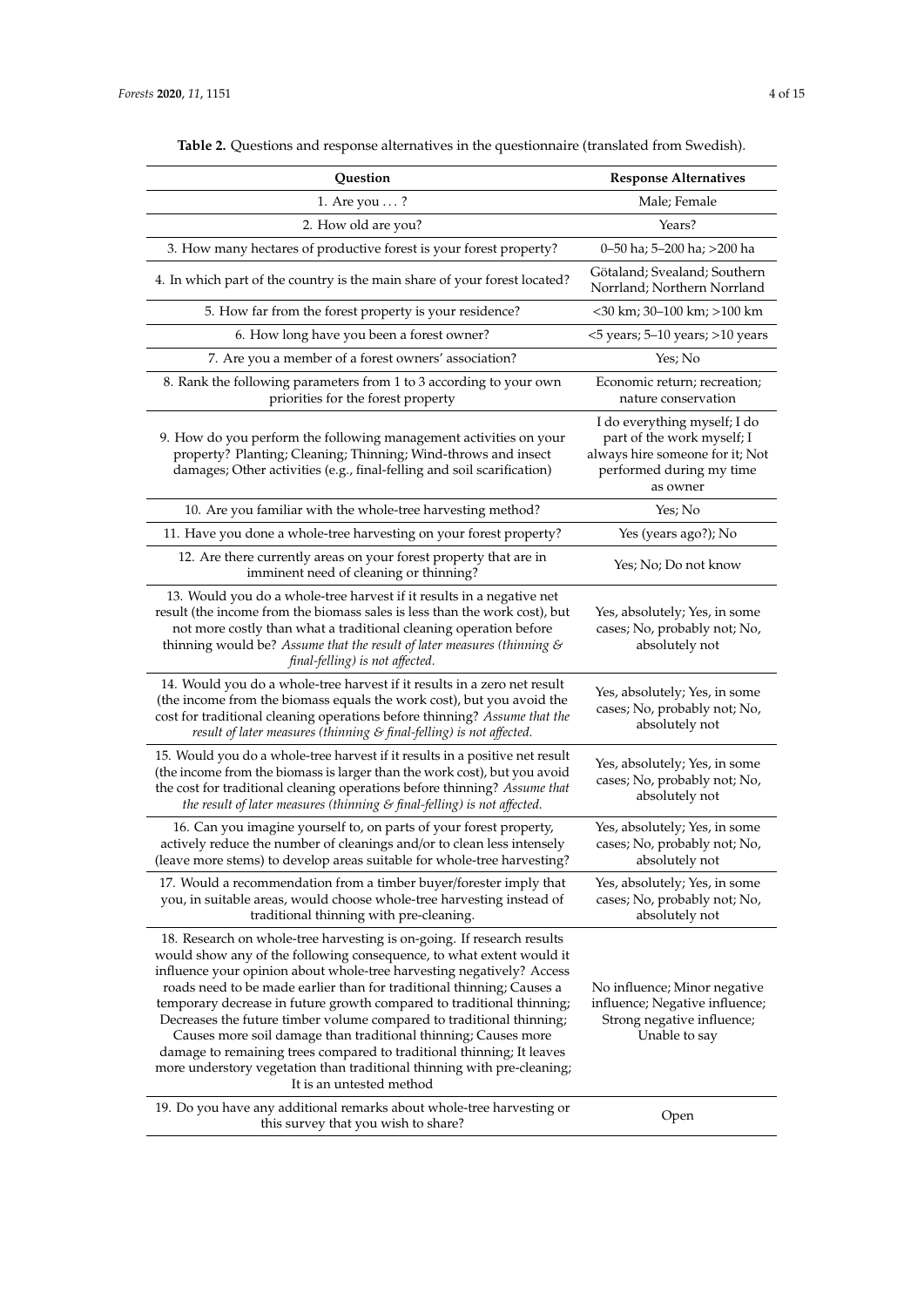The proposed questions were tested on a small group of FFOs, forestry students, and individuals with no forestry background to ensure that they were clear and correctly understood. Minor changes were made thereafter based on the feedback received.

The questionnaire was sent out to FFOs by traditional mail in October 2019. A couple of weeks after the first mailing, a reminder was sent out to those who had not yet responded. In both mailings the FFOs received the questionnaire together with an envelope that allowed them to return it, once completed, free of charge. The final response rate was 53.4% (*n* = 450). Some FFOs informed us that they felt unable to complete the questionnaire because of illness, or they were no longer forest owners, or that they considered themselves to have too little knowledge about forestry to answer the questions properly.

#### *2.3. Analysis*

The collected data was analyzed with the IBM (Armonk, NY, USA) SPSS Statistics (version 26) software. For analyses of differences between groups, χ <sup>2</sup> or *t*-tests were used.

When applicable, the responses alternatives "yes, absolutely" and "yes, in some cases" were combined and coded as "positive" responses, and similarly the alternatives "no, absolutely not" and "no, probably not" were combined to represent "negative" responses to the specific question. This was done since the number of responses in the extremes was sometimes very low. Further, the respondents were classified based on their level of self-employment. If they did all work themselves on at least two of the suggested activities (Table [2,](#page-3-0) question 9), and in total performed some work themselves on four out of five items, they were classified as self-employed. Those who did not qualify for the self-employed group but did all or parts of the work themselves on at least two items were classified as partly self-employed. All others were classified as passive.

The three survey questions on FFOs' attitudes towards whole-tree harvesting that included scenarios (Table [2,](#page-3-0) questions 13–15) were considered to be of similar nature, as they only differed on economic outcome; thus, in order to analyze and report differences between groups in a rational and comprehensible way, they were combined to represent the respondent's overall attitude. This was achieved by assigning respondents who had given a positive answer to at least two out of three scenarios to a positive group, and all others to a negative group. This was deemed to give a more accurate representation of their overall attitude rather than calculating a mean score for their answers, as a response in the extreme could skew the overall score in a misleading way.

The participation bias analysis showed that female owners had a significantly lower response rate than male owners ( $\chi^2$ -test,  $p = 0.024$ ). The response rate for females was 45% ( $n = 139$ ) and for male owners 58% (*n* = 311). No significant difference was found between participants and non-participants with respect to mean forest size owned ( $t$ -test,  $p = 0.319$ ). However, owners with medium-size properties (51–200 ha) were significantly more likely to respond than those with small properties (Table [3\)](#page-4-0) ( $\chi^2$ -test,  $p = 0.000$ ). As shown in Table [4,](#page-4-1) the responses from different regions reflected the proportions in the sample and no significant difference was found ( $\chi^2$ -test,  $p = 0.125$ ).

<span id="page-4-0"></span>**Table 3.** Number of respondents according to size of forest holding, compared to the expected number of responses if they had been randomly distributed. Information was missing for one respondent.

| Forest Size (ha) | Respondents | Expected | Residual |
|------------------|-------------|----------|----------|
| $50$             | 268         | 331      | -63      |
| $51 - 200$       | 156         | 102      | 55       |
| >200             | 25          |          | 8        |

<span id="page-4-1"></span>**Table 4.** Number of respondents according to region, compared to the expected number of responses if they had been randomly distributed. Information was missing for one respondent.

| Region   | Respondents | Expected | Residual |
|----------|-------------|----------|----------|
| Götaland | 351         | 356      | $-5$     |
| Svealand | 70          | 74       |          |
| Norrland | 28          | 19       | q        |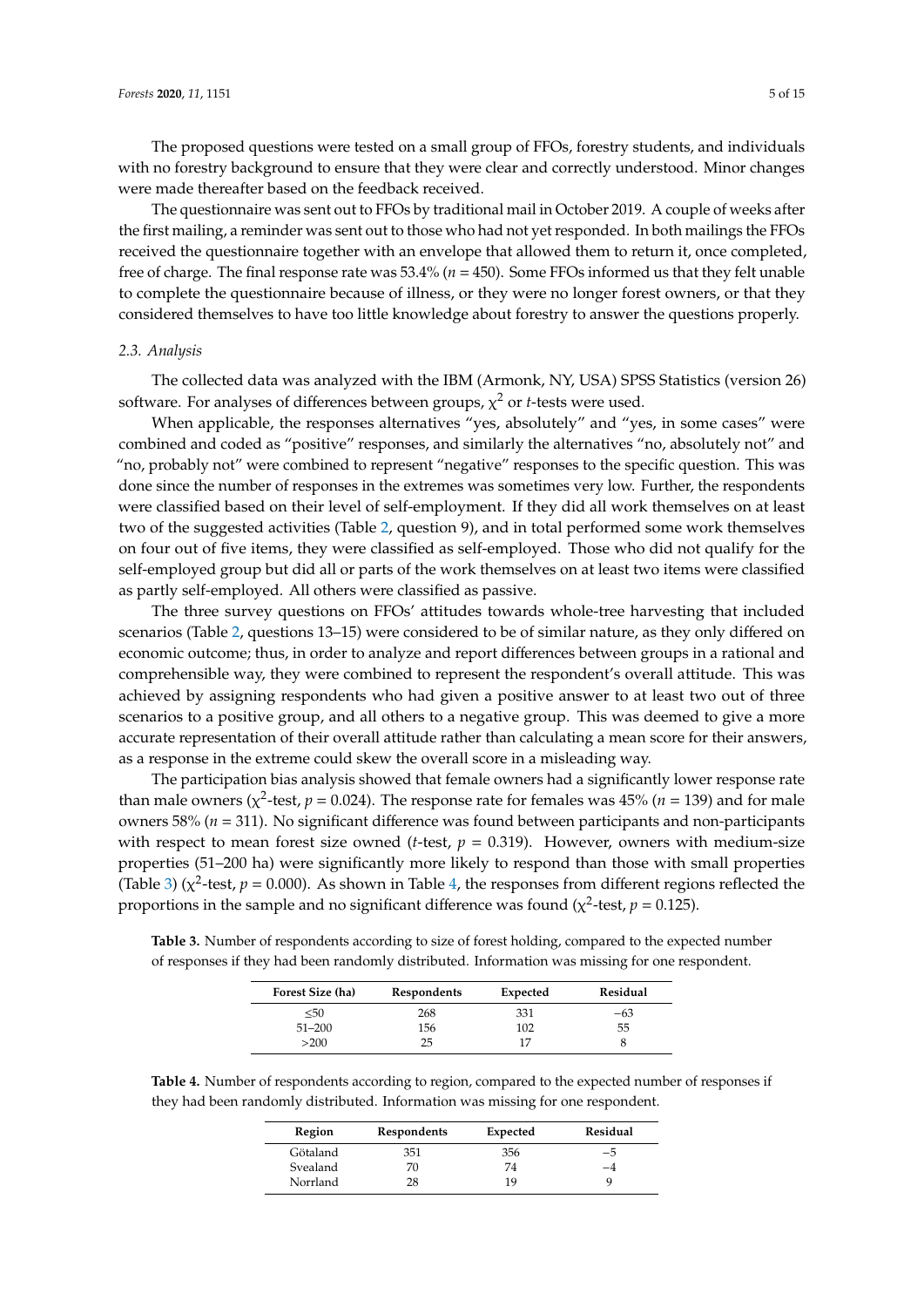#### **3. Results**

#### *3.1. Description of Respondents*

The mean age of the respondents was 64 years and there was no significant difference between males and females. Most of them (84%) had owned their forest for more than 10 years, and only 5% had been forest owners for less than 5 years. The average forest size was 69 ha. No significant difference was found between male and female owners concerning forest size (*t*-test, *p* = 0.211), although the average for male owners was 74 ha and 58 ha for female owners. Three out of four respondents (75%) lived nearer to their forest than 30 km, while 15% lived more than 100 km away from their forest.

<span id="page-5-0"></span>The majority of owners ranked economic returns as their most important management objective (Table [5\)](#page-5-0). Small, but not significant ( $\chi^2$ -test,  $p = 0.282$ ), gender differences could be identified, as a slightly larger proportion of female owners considered recreation or nature conservation to be their top priority.

**Table 5.** Forest owners' most important management objective (*n* = 432).

| <b>Top Ranked Objective</b> | Males $(\% )$ | Females $(\%)$ | Total $(\% )$ |
|-----------------------------|---------------|----------------|---------------|
| Economic return             | 55            | 47             | 53            |
| Recreation                  | 26            | 28             | 26            |
| Nature conservation         | 19            | 24             |               |

The proportions who were members or not of forest owners' associations was almost equal, with 49% being members. Compared to non-members, a significantly higher proportion of members ranked economic return as their most important objective (Table [6\)](#page-5-1) ( $\chi^2$ -test,  $p = 0.005$ ).

<span id="page-5-1"></span>Table 6. Percentage of forest owners' association members' and non-members' ranking economic return, recreation or nature conservation as the most important management objective (*n* = 431).

| Membership | Economic Return (%) | Recreation $(\%)$ | <b>Nature Conservation (%)</b> |
|------------|---------------------|-------------------|--------------------------------|
| Yes        |                     |                   |                                |
| Nο         | 45                  | 30                |                                |

As shown in Table [7,](#page-5-2) the majority of the respondents were active owners who performed all or parts of the work related to planting, cleaning, and handling of wind-throws or insect damage. Typically, these activities involve manual or motor-manual work. It was more common that respondents hired external labor for thinning and other activities, such as final felling and soil scarification, that are normally carried out with forest machinery.

<span id="page-5-2"></span>**Table 7.** Percentage of forest owners who take care of the management activities themselves or hire contractors for all or parts of the work.

| Activity                                               | I Do All Work<br>by Myself $(\% )$ | I Do Parts of the<br>Work Myself (%) | I Always Hire<br>Someone to Do<br>the Work $(\%)$ | The Activity Has Not<br><b>Been Performed</b><br>during My Time<br>as Owner $(\% )$ |
|--------------------------------------------------------|------------------------------------|--------------------------------------|---------------------------------------------------|-------------------------------------------------------------------------------------|
| Planting                                               | 33                                 | 26                                   | 31                                                | 10                                                                                  |
| Cleaning                                               | 35                                 | 32                                   | 29                                                | 4                                                                                   |
| <b>Thinning</b>                                        | 16                                 | 26                                   | 52                                                | 6                                                                                   |
| Wind-throw or<br>insect damage                         | 55                                 | 22                                   | 27                                                | 6                                                                                   |
| Other, e.g., final<br>felling or soil<br>scarification | 4                                  | 8                                    | 80                                                | 8                                                                                   |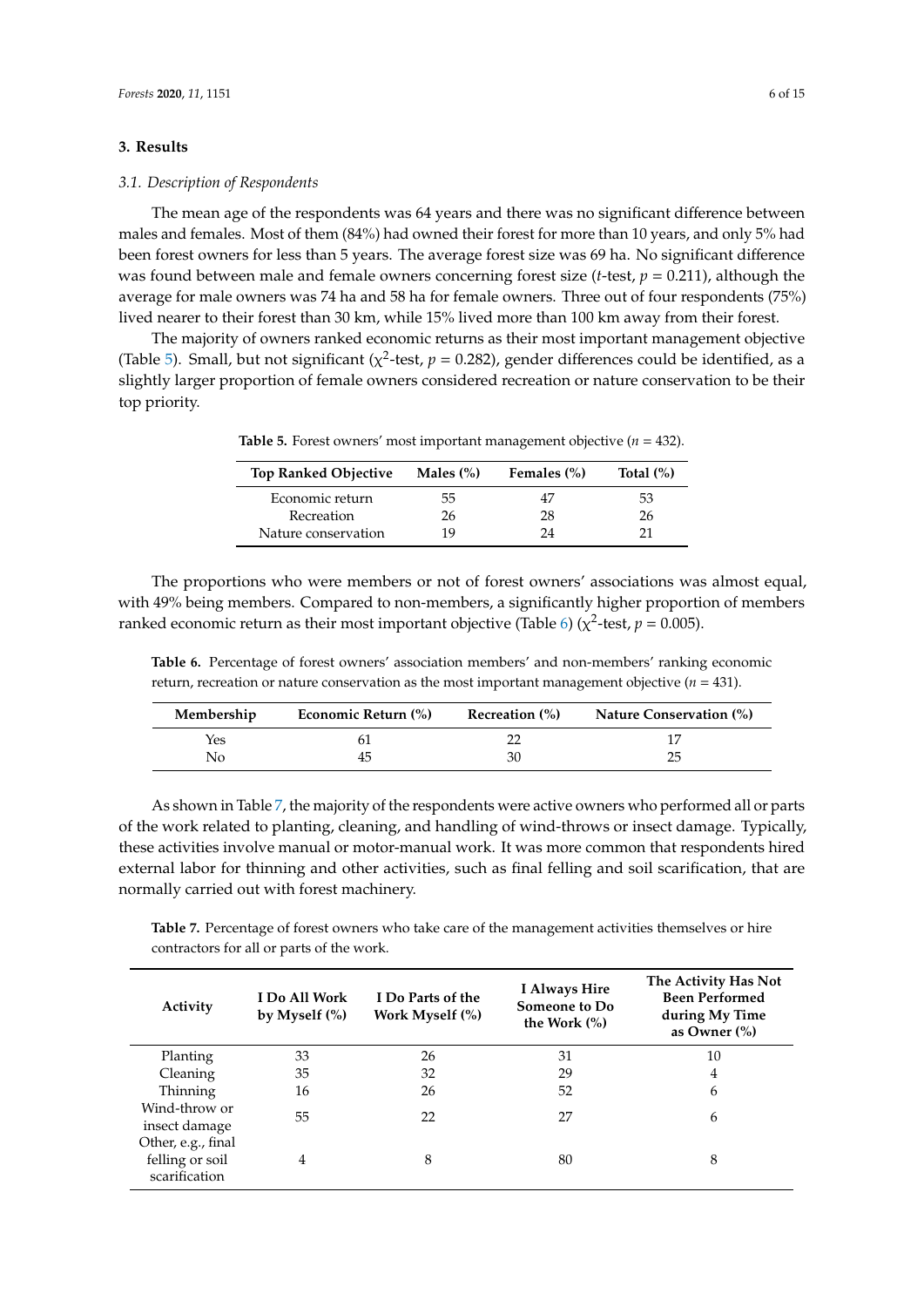Four out of ten respondents stated that they were familiar with the method of whole-tree harvesting in early thinnings and 18% claimed that they had previously undertaken such an operation on their forest property. Half of the respondents (51%) stated that they had young dense forest stands that were in imminent need of cleaning or thinning operations, and 7% did not know whether this was the case or not.

#### *3.2. Attitude towards Thinning in Young Dense Stands*

The analyses of respondents' attitudes towards whole-three harvest in early thinning were based on three different scenarios of economic consequences (see Section [2.2\)](#page-2-1). There was a strong correlation between FFOs' answers on these respective scenarios, while correlations with some of the investigated FFO characteristics were small (Table [8\)](#page-6-0). Results showed that the majority of the respondents (57%) would absolutely, or at least in some cases, be willing to conduct a whole-tree harvest in early thinning even if the cost exceeded the income (Figure [1\)](#page-7-0). If the income equaled or exceeded the cost of the operation, the proportion of respondents with positive answers increased to 74% and 85%, respectively. Further, 52% of the respondents stated that they certainly would conduct such operations if it generated a net income (i.e., cost < revenues from extracted biomass). Notably, only 6% stated that they absolutely not would conduct such operations if there was a net cost, while 3–4% would never do it even if the net income was zero or positive.

No significant difference in FFOs' attitude towards whole-three harvesting was found in relation to the respondents' gender ( $\chi^2$ -test,  $p = 0.791$ ), age (*t*-test,  $p = 0.359$ ), time as the forest owner ( $\chi^2$ -test,  $p = 0.173$ ), association membership status ( $\chi^2$ -test,  $p = 0.981$ ), main management objective, or owners' previous awareness about this particular management method ( $\chi^2$ -test,  $p = 0.654$ ). A significant difference was found related to the respondent's forest size ( $\chi^2$ -test,  $p = 0.03$ ): the proportion of positive responses was larger among those with small properties (Table [9\)](#page-7-1). However, the group with forest properties larger than 200 ha contained only 25 respondents. The respondents with an imminent need for cleaning or thinning in their forest were also significantly more often positive (79%) compared to those without such needs (69%) ( $\chi^2$ -test,  $p = 0.022$ ).

| <b>Distance</b><br>to Forest | Duration<br>of<br>Ownership | Forest<br><b>Size</b> | Level of<br>Self-<br>Employment | O13: Would<br><b>Harvest If</b><br>$Cost$ > Income | O14: Would<br><b>Harvest If</b><br>$Cost = Income$ | O15: Would<br><b>Harvest If</b><br>Cost < Income |
|------------------------------|-----------------------------|-----------------------|---------------------------------|----------------------------------------------------|----------------------------------------------------|--------------------------------------------------|
| 1.0                          | $-0.10*$                    | 0.02                  | $-0.23$ **                      | 0.05                                               | 0.07                                               | $0.11*$                                          |
|                              | 1.0                         | 0.04                  | 0.02                            | $-0.02$                                            | $-0.05$                                            | $-0.11*$                                         |
|                              |                             | 1.0                   | $-0.01$                         | $-0.07$                                            | $-0.14**$                                          | $-0.18**$                                        |
|                              |                             |                       | 1.0                             | $-0.12**$                                          | $-0.16**$                                          | $-0.13**$                                        |
|                              |                             |                       |                                 | 1.0                                                | $0.70**$                                           | $0.52**$                                         |
|                              |                             |                       |                                 |                                                    | 1.0                                                | $0.69**$                                         |
|                              |                             |                       |                                 |                                                    |                                                    |                                                  |
|                              |                             |                       |                                 |                                                    |                                                    | 1.0                                              |
|                              |                             |                       |                                 |                                                    |                                                    |                                                  |

<span id="page-6-0"></span>**Table 8.** Spearman's rho correlations between scenarios (survey questions 13–15) for whole-tree harvesting and FFO characteristics. Responses are coded in ascending order for all variables (e.g., negative to positive or low to high).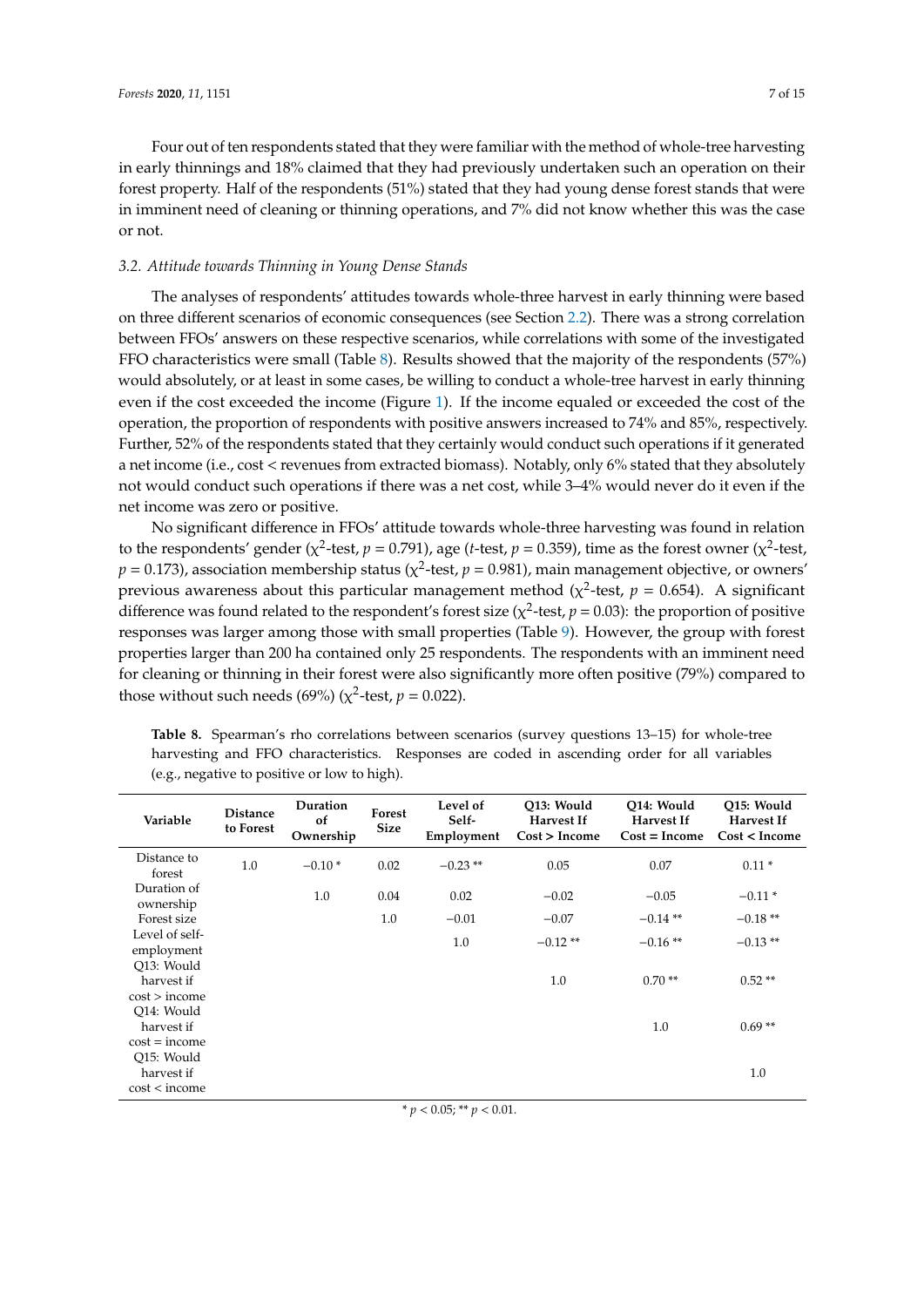<span id="page-7-0"></span>

**Figure 1. Figure 1. Forest** outputs to conduct with the seconduct will be a second three harvesting for the seconduct with  $\frac{1}{n}$ Figure 1. Forest owners' willingness to conduct whole-three harvesting in early thinning for three different scenarios.

<span id="page-7-1"></span>Table 9. Percentage of FFOs with positive and negative attitudes to towards whole-tree harvest at thinning according to size of their forest.

| Forest Size (ha) | Positive (%) | Negative $(\% )$ |
|------------------|--------------|------------------|
| < 50             | 78           | フフ               |
| $51 - 200$       | 71           | 29               |
| >200             | 56           | 44               |

Further, there was a strong tendency, although not statistically significant ( $\chi^2$ -test,  $p = 0.051$ ), that respondents in Svealand were positive more often (86%) than those in Götaland (72%) and Norrland (71%). Also, when comparing respondents based on the distance between their home and their forest, it was found that the most positive group was those who lived between 30 and 100 km away from their forest. In this group, 89% of the respondents were positive, compared to 72% in the other groups, but again the *p*-value was just above the level of significance ( $\chi^2$ -test,  $p = 0.054$ ). There was also a tendency for self-employed forest owners who conducted many of the management activities themselves to be less positive towards whole-three harvesting ( $\chi^2$ -test,  $p = 0.055$ ). In the group that conduct most management activities themselves, 66% were positive, while about three out of four respondents were positive in the groups with some or no self-employment. Finally, there was a trend for forest owners who had done this type of operation before to be positive more often (82%) than those who had not (73%) ( $\chi^2$ -test,  $p = 0.078$ ).

#### *3.3. Attitudes towards Active Management for Whole-Tree Harvesting in Early Thinnings*

The respondents were asked about their willingness to promote the development of forest stands suitable for whole-three harvesting in early thinning by reducing the number of early clearings in young stands and/or by leaving more stems when clearing is done. The majority (60%) of the respondents responded positively to this and stated that, at least in some cases, they would be willing to do this. There was a significant difference between regions with respect to this matter ( $\chi^2$ -test,  $p = 0.002$ ), as forest owners in Svealand were more likely to respond positively than those in the northern (Norrland) and, especially, the southern (Götaland) regions (Table [10\)](#page-7-2).

<span id="page-7-2"></span>**Table 10.** FFOs' willingness to actively develop stands suitable for whole-tree harvesting in early thinning, e.g., through less intense cleaning.

| Region   | Positive (%) | Negative $(\% )$ |
|----------|--------------|------------------|
| Götaland | 56           | 44               |
| Svealand | 78           | つつ               |
| Norrland | 67           | 33               |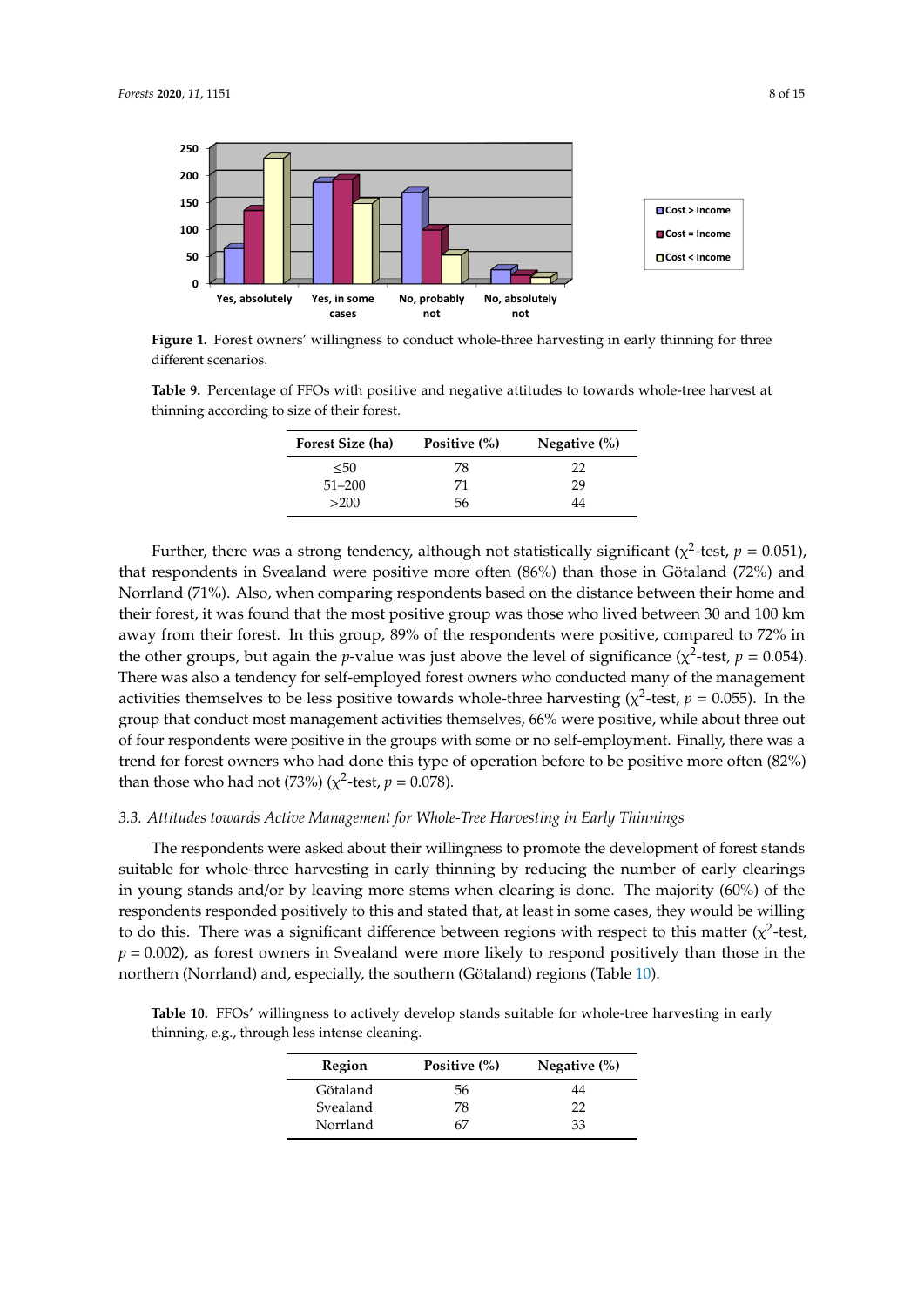There was also a significant difference in attitude between those who lived close to their forest property and those who lived further away ( $\chi^2$ -test,  $p = 0.032$ ), with the latter more likely to give a positive response (Spearman's rho =  $0.10$ ,  $p = 0.042$ ). In the group living more than 100 km from their property, 71% stated their willingness to promote stands for whole-tree harvesting, while the percentage among those who lived closest (<30 km) was 56%. Further, 75% of those who prioritized nature conservation as their number one management objective were positive towards whole-tree harvesting. This was a significantly higher proportion than among those who prioritized financial returns or recreation ( $\chi^2$ -test,  $p = 0.004$ ), whose respective share of positive responses were 54% and 61%. Those who reported a higher degree of self-employment were significantly more negative than others ( $\chi^2$ -test,  $p = 0.007$ ; Spearman's rho = -0.15,  $p = 0.002$ ). In this group the majority (52%) stated that they probably or definitely would not consider such management, while in the other groups a clear majority (62–67%) was positive towards it. Those who had previously undertaken whole-tree harvesting in early thinning on their property were also more likely to be positive (76%) about this type of management. This was a significantly higher proportion compared to those with no previous experience of using the method ( $\chi^2$ -test,  $p = 0.001$ ), for which the positive responses amounted to 57%. Finally, those with an imminent need for cleaning were significantly more positive compared to those with no such needs ( $\chi^2$ -test,  $p = 0.009$ ). For these two groups the respective proportions of respondents answering positively were 65% and 52%.

There was a tendency for respondents with small properties (<50 ha) to be more positive about this action than those with the largest properties ( $\chi^2$ -test,  $p = 0.052$ ; Spearman's rho = -0.13,  $p = 0.009$ ). In the former group, 64% stated that they definitely or in some cases could implement this management objective, while in the latter group the majority (52%) gave a negative response, i.e., they would probably or absolutely not do this.

There were no significant differences in relation to gender ( $\chi^2$ -test,  $p = 0.467$ ), age (*t*-test,  $p = 0.89$ ), duration of forest ownership ( $\chi^2$ -test,  $p = 0.625$ ), association membership ( $\chi^2$ -test,  $p = 0.570$ ), or prior awareness of the method ( $\chi^2$ -test,  $p = 0.318$ ).

### *3.4. Potential Negative Influences on FFOs' Attitude towards Whole-Tree Havesting in Early Thinnings*

It was found that the factors with the largest negative influence on many FFOs' attitudes towards whole-tree harvesting in early thinning were linked to whether, compared to traditional thinning, the method would lead to more soil damage, decrease the future timber volume, and/or cause more damage to the remaining trees. For these three factors, the majority of respondents stated that the influence would be negative or strongly negative (Table [11\)](#page-9-0). A large proportion of the respondents were unable to say how the novelty (and thereby limited evidence of the outcomes) of this type of operation would affect their position, but most of those who had an opinion stated that it would have no or minor effect on their attitude. The majority (54%) of the respondents considered that the need to create access roads at an earlier stage would have no or only a minor negative influence on their attitude. That more understory vegetation would be left in the forest would have a minor to moderate negative influence for the largest proportion of owners, which was also the case with respect to the potential for a temporary decrease in future growth. For both of these factors, less than one out of ten respondents considered it to have a strong negative influence on their attitude.

There were significant differences ( $p < 0.05$ ) between how males and females responded to five out of seven factors, and strong tendency with a sixth (Table [12\)](#page-9-1). A clear pattern, present for all seven factors, was that a higher proportion of females did not want to express an opinion about the issue. For some factors, the proportion was twice as high for this alternative compared to males. There were no major differences between genders concerning how large a proportion stated that the factor could have a negative or strongly negative influence, but on some issues females were more reluctant to say that it would have no or only a minor effect on their attitudes.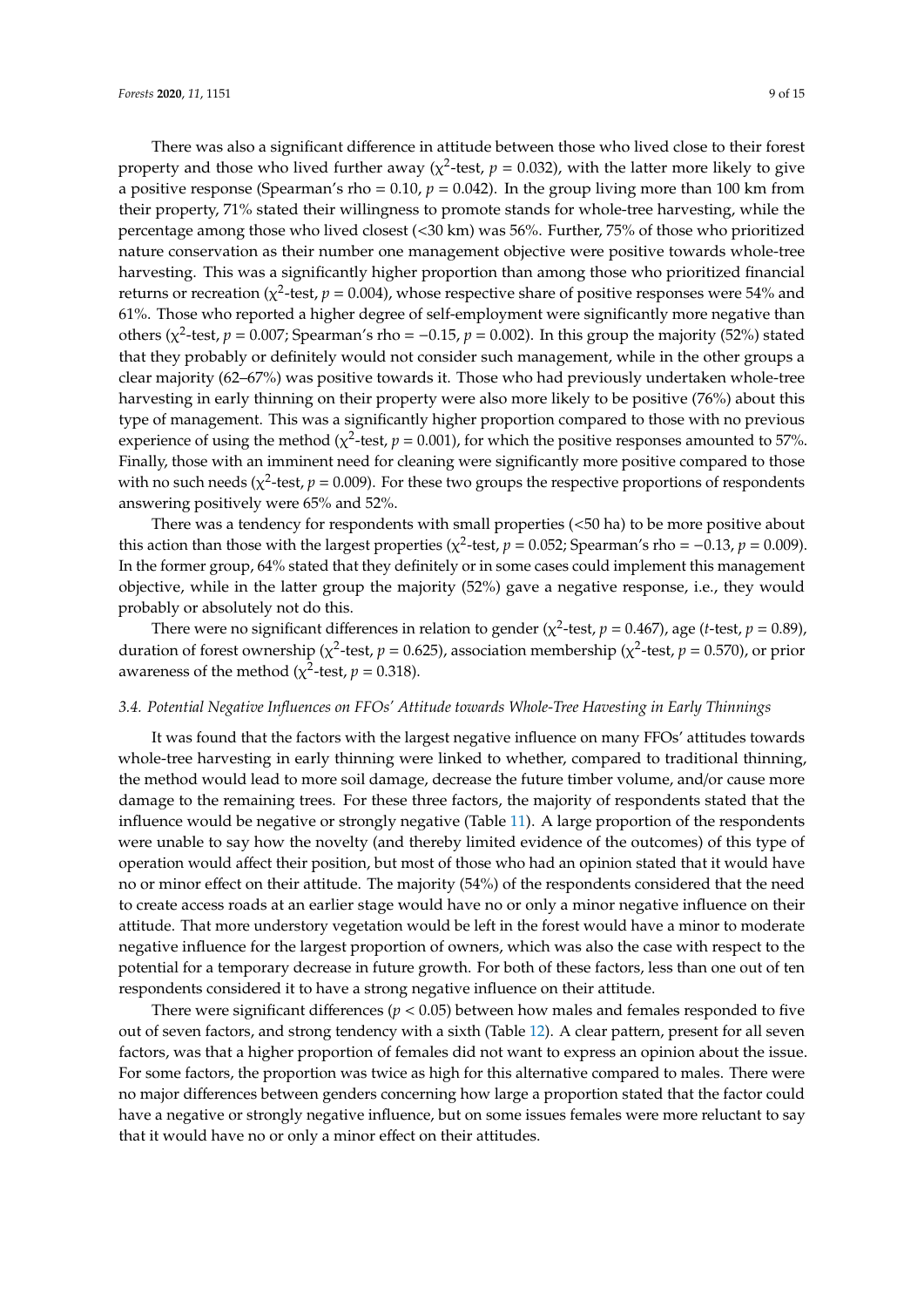| <b>Influential Factor</b>                                                              | No.<br><b>Influence</b> | Minor<br><b>Negative</b><br>Influence | Negative<br>Influence | <b>Strong</b><br>Negative<br>Influence | Unable to<br>Say |
|----------------------------------------------------------------------------------------|-------------------------|---------------------------------------|-----------------------|----------------------------------------|------------------|
| Access roads need to be made<br>earlier compared to traditional<br>thinning            | 28                      | 26                                    | 21                    | 3                                      | 22               |
| Causes a temporary decrease<br>in future growth compared to<br>traditional thinning    | 13                      | 30                                    | 28                    | 8                                      | 21               |
| Decreases the future timber<br>volume compared to<br>traditional thinning              | 11                      | 14                                    | 27                    | 29                                     | 19               |
| Causes more soil damage than<br>traditional thinning                                   | 6                       | 9                                     | 31                    | 38                                     | 16               |
| Causes more damage to<br>remaining trees compared to<br>traditional thinning           | 6                       | 8                                     | 29                    | 42                                     | 16               |
| It leaves more understory<br>vegetation than traditional<br>thinning with pre-cleaning | 17                      | 26                                    | 25                    | 9                                      | 24               |
| It is an untested method                                                               | 15                      | 18                                    | 14                    | 5                                      | 48               |

<span id="page-9-0"></span>**Table 11.** Distribution (%) of forest owners' perception of how various hypothetical disadvantages associated with whole-tree harvesting in early thinnings would affect their attitude towards the method.

<span id="page-9-1"></span>**Table 12.** Distribution (%) of male and female forest owners' perception of how various hypothetical disadvantages associated with whole-tree harvesting in early thinnings would affect their attitude towards the method.

| <b>Influential Factor</b>                                                              | No to Minor<br>Influence |        | Negative to<br><b>Strong Influence</b> |        | <b>Unable to Say</b> |        | <i>p</i> -Value<br>$(x^2$ -test) |
|----------------------------------------------------------------------------------------|--------------------------|--------|----------------------------------------|--------|----------------------|--------|----------------------------------|
|                                                                                        | Male                     | Female | Male                                   | Female | Male                 | Female |                                  |
| Access roads need to be<br>made earlier compared to<br>traditional thinning            | 62                       | 36     | 21                                     | 31     | 17                   | 33     | 0.000                            |
| Causes a temporary decrease<br>in future growth compared to<br>traditional thinning    | 45                       | 39     | 37                                     | 33     | 18                   | 28     | 0.054                            |
| Decreases the future timber<br>volume compared to<br>traditional thinning              | 27                       | 21     | 57                                     | 52     | 16                   | 27     | 0.019                            |
| Causes more soil damage<br>than traditional thinning                                   | 18                       | 10     | 69                                     | 68     | 13                   | 21     | 0.025                            |
| Causes more damage to<br>remaining trees compared to<br>traditional thinning           | 15                       | 10     | 72                                     | 68     | 13                   | 22     | 0.025                            |
| It leaves more understory<br>vegetation than traditional<br>thinning with pre-cleaning | 48                       | 30     | 34                                     | 34     | 18                   | 36     | 0.000                            |
| It is an untested method                                                               | 35                       | 28     | 20                                     | 17     | 45                   | 55     | 0.148                            |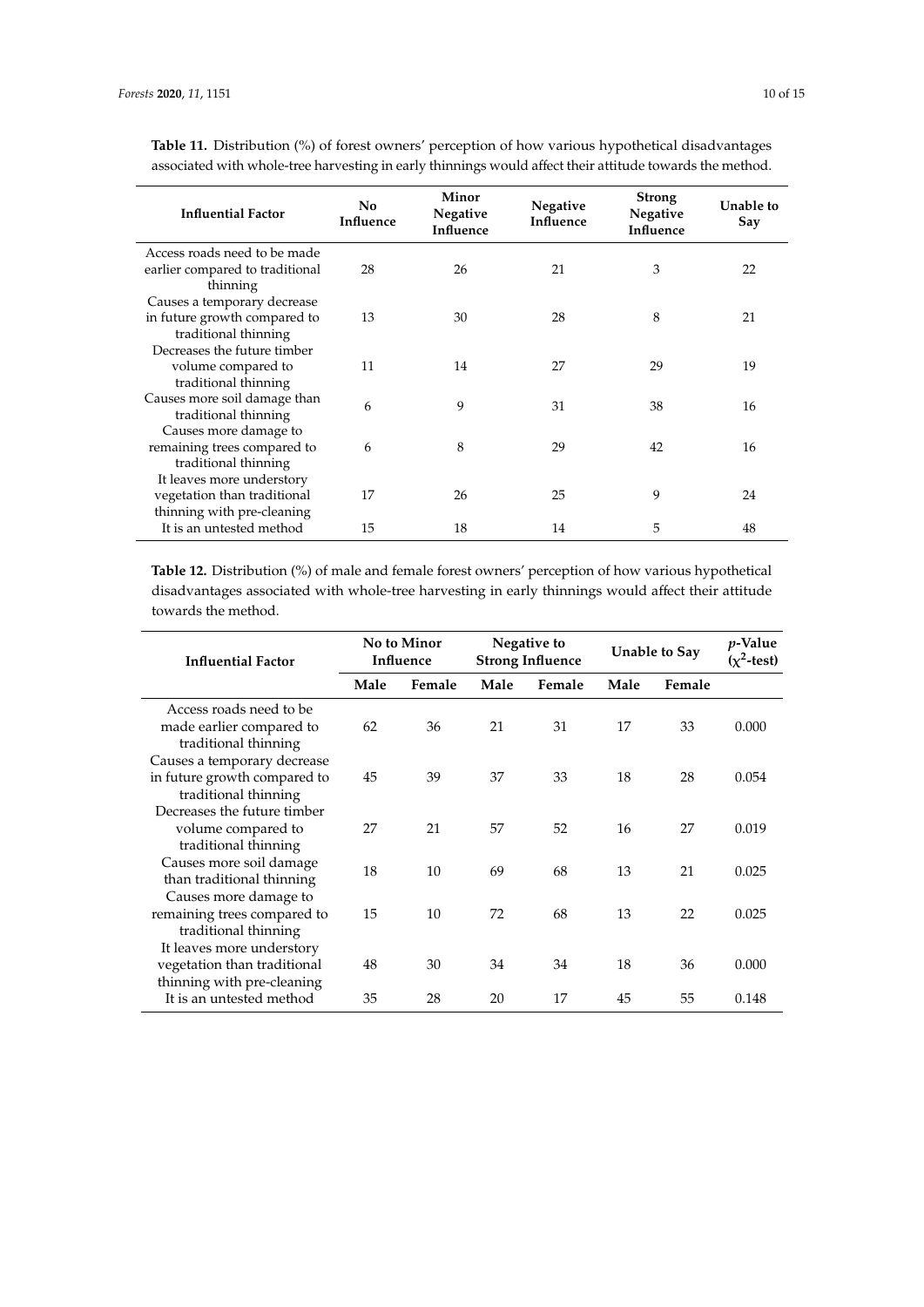#### **4. Discussion**

This study investigated Swedish FFOs' perceptions of management and thinning operations in young dense forests and factors that could potentially affect their willingness to implement the whole-tree harvesting method for biomass extraction. There are significant opportunities to increase the extraction of forest biomass from Swedish forests  $[6,8]$  $[6,8]$ , but the forest management and utilization of this biomass will be dependent on the individual decisions of FFOs who together own half of the country's forests. Understanding their attitudes towards forest management and, in this case, particularly whole-tree harvesting in young dense stands, is thus of great importance for the development and marketing of new services that they are willing to implement in their own forests. Increasing our knowledge of this is also important from a societal perspective since good forest management and a more efficient use of renewable resources will be vital for reaching the environmental goals that have been set on both national and international levels [\[4\]](#page-13-0).

The results of this study show that, in general, the FFOs have a positive attitude towards this particular type of management, especially as long as the revenue from extracted biomass, at minimum, matches the costs. However, this study does not reveal their exact level of positivity. Furthermore, there were many who would be willing to implement whole-tree harvesting in dense stands even if it would result in a cost, as long as it does not exceed the cost of traditional thinning methods. Thus, FFOs' positive attitude towards extraction of more biomass from young dense stands is similar to their views on removal of logging residues after final-felling [\[23\]](#page-13-15). That the economic result of implementing whole-tree harvesting would affect the FFOs' attitude was expected since economic return is often found to be an important driver for performing forest management [\[24–](#page-13-16)[27\]](#page-13-17). That only 6% would never consider undertaking whole-tree harvesting if it has an associated cost should thus be considered a positive sign for the future potential of this type of service.

There were few significant differences in attitudes towards whole-tree harvesting in young dense stands that could be linked to FFOs' characteristics, as only those with small forest holdings and those with an imminent need for cleaning were found to be positive more often. The former factor also tended to affect, to some extent, the FFOs' willingness to promote the development of dense stands suitable for whole-tree harvesting in early thinnings. A reason for the more positive attitudes among FFOs with small forest holding could potentially be that it better fits their current management practices, since earlier studies have shown that FFOs' with small forest holdings often have a more passive management strategy than others [\[28](#page-13-18)[,29\]](#page-13-19). From the industry's perspective this may be considered challenging, since it would be more efficient to target incentives and marketing actions at FFOs with larger holdings. Establishing biomass-rich stands on larger properties would also mean that the operating costs for harvesting could be kept as low as possible, which in turn would make the service more attractive among FFOs in general.

Furthermore, geographical location, the distance between the FFOs' residence and the forest, their degree of self-employment and previous experience of whole-tree harvesting in young dense stands seemed to affect attitudes to some extent. In particular, these factors significantly affected owners' willingness to adjust their forest management in order to promote the development of forest stands suitable for biomass extraction with the whole-tree harvesting method. As Eggers et al. [\[29\]](#page-13-19) noted, a longer distance to the forest hampers the FFOs' opportunities to visit and take care of their own forests and thus leads to different management strategies. FFOs who live in urban areas and are less dependent on forest income and amenities might also have a more distant relationship to the forest and be guided by other values and personal needs, which in turn affect their attitudes towards different management methods. For example, the availability of bio-fuel for personal use (e.g., firewood for house heating) will often be more valuable for those who live close to their forest land [\[15\]](#page-13-11). This could be a reason why those who lived close to their properties and those with a higher degree of self-employment were less positive about creating dense stands, as it might conflict with the traditional management practices they have undertaken so far. A very dense forest might also be considered less attractive or less accessible for recreational activities, which affect those who live close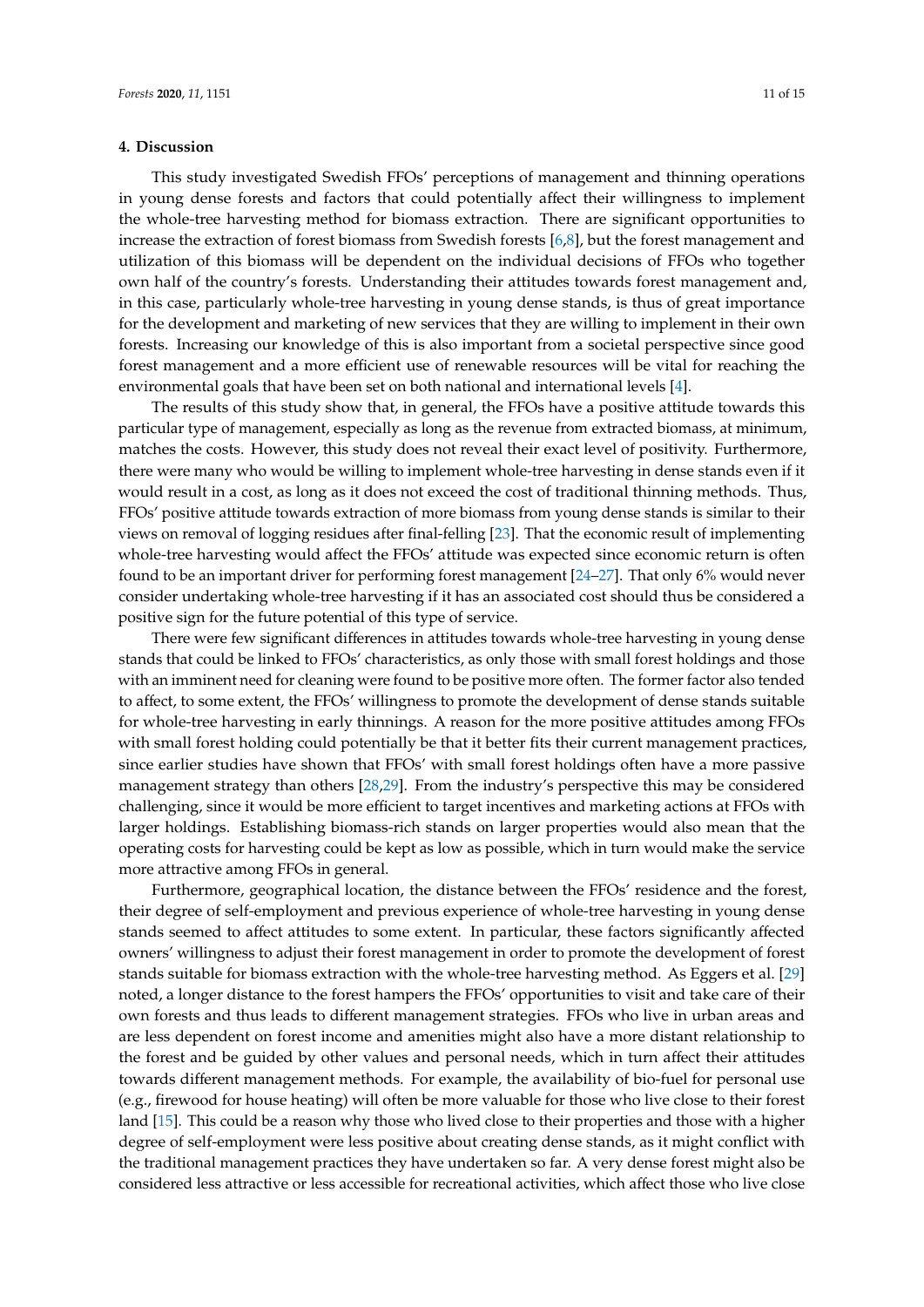to the forest to higher degree. Thus, since non-resident owners were more positive they may be an interesting group to target with marketing of whole-tree harvesting in dense stands, especially since this group also tend to outsource more management activities [\[29\]](#page-13-19), and so may be more receptive to new service offers.

Earlier studies have shown differences between male and female FFOs' activity with respect to forest management and timber sales [\[19,](#page-13-10)[28,](#page-13-18)[29\]](#page-13-19), as well as in their forest values and management objectives [\[15\]](#page-13-11). However, the results of this study showed no gender related differences concerning attitudes to implementing whole-tree harvesting in young dense stands, nor in willingness to actively promote the development of forests suitable for this type of biomass extraction. However, one difference was that female owners were more reluctant to express an opinion about whether the potential disadvantages of this novel thinning method would have a negative effect on their attitudes if they occurred. One possible reason for this could be that female owners in general are less experienced and feel more insecure in the role as foresters [\[28\]](#page-13-18), and hesitate to take a stand on this issue as they may have a less clear picture of the practical implications of the hypothetical problems that were proposed.

No differences in attitude were found between members and non-members of forest owners' associations. This was somewhat surprising since previous studies have shown that members are more often production oriented and put higher value on forest income than non-members [\[30\]](#page-14-0), and that they tend to choose different management strategies [\[29\]](#page-13-19). Neither did the FFOs' age or time as the forest owner seem to influence attitudes to any significant extent. This is in line with the findings of Eggers et al. [\[29\]](#page-13-19), who argued that factors related to the owner per se have less influence on forest management than factors such as dependency on forest income and knowledge of forestry.

Considering the aspects that could potentially reduce FFO's willingness to implement the whole-tree harvesting method, it was clear that the minimizing damage in the forest is very important. This is in line with the results of Norin and Tosterud [\[23\]](#page-13-15), who also found that soil damage caused by machines was the strongest argument for not extracting biomass after final-felling. According to Ahnlund Ulvcrona et al. [\[7\]](#page-13-3), boom-corridor thinning could be one cost-effective method for biomass thinning in dense stands and, based on their evaluation, it has no apparent disadvantages compared traditional selective thinning methods. The main difference is that boom-corridor thinning leaves a more heterogeneous forest stand compared to traditional thinning and pre-commercial thinning. Thus, no matter whether whole-tree harvesting in young dense stands is achieved through boom-corridor thinning or other thinning schemes, there are few reasons to believe that increased forest damage would become a major problem during future implementation. In the short-term one of the main obstacles will probably be finding profitable business models for this type of service, which will affect the willingness of contractors and forest companies to offer it to FFOs.

This study has a few limitations. First, since the sample included few cases from the northern parts of Sweden, where a significant proportion of the young dense forest stands are currently located [\[8\]](#page-13-4), it may not give a complete picture for the entire FFO population. As the sampling process was administered by an external organization, it is has not been possible to confirm whether the geographically skewed sample was just a random result or if there was a systematic error in the sampling process. However, the limited number of FFOs from Norrland in the sample was compensated for by a high response rate, which made it possible to separate this region in the analysis. Another limitation is that the respondents may not have fully understood the concept of whole-tree harvesting in young dense forest stands although it was described in the questionnaire. This is because the method is rather new, so few people have seen it in practice. Further, several of the survey questions measured FFO's attitudes on a four point scale, without a neutral alternative, which forced respondents to express a positive or negative opinion. Previous studies have shown that in such cases indifferent and neutral respondents tend to distribute randomly on each side, while ambivalent respondents tend to more often react negatively when a midpoint is omitted [\[31\]](#page-14-1). Thus, this type of scale may sometimes be questioned, although other studies have shown no major differences between scales with and without a midpoint [\[32\]](#page-14-2). However, for the objective of this study it was considered beneficial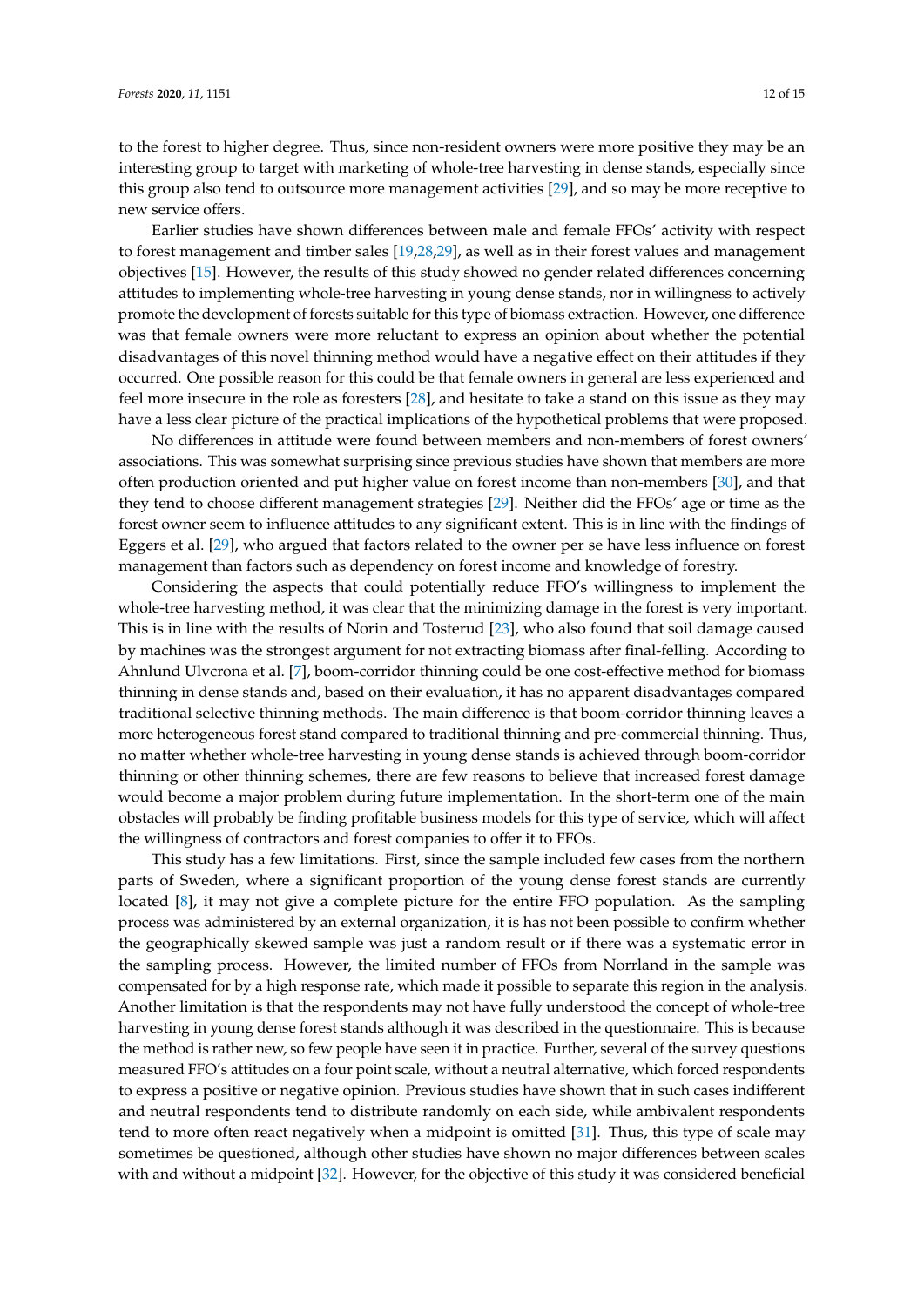to leave out the neutral option in order to get more indicative answers and avoid a large share of neutral answers. The use of ordinal scales with few and labeled response options was also considered to make it easier for FFOs to answer and thereby promoting a higher response rate, although it to some extent also limited the types of analysis suitable for the data. For example, respondents were only classified as positive or negative regardless of how strong their opinions were, which means that the variation within each group may be large. Finally, based on communication with some respondents, there may also have been different perceptions among them of what constitutes a "dense" forest stand. One way to overcome this problem in future studies would be to include pictures or videos to describe the concepts and definitions.

As the methods for whole-tree harvesting in early thinning develop and the practice becomes more frequently used, future studies will also have better opportunities to investigate FFOs' attitudes towards it. This will allow more in-depth comparisons between those who have implemented it as part of their forest management and those who have refrained from doing so. From a societal perspective, it may also be of interest to investigate whether it would be beneficial to offer public support in terms of subsidies in order to encourage FFOs to increase biomass production through active forest management.

#### **5. Conclusions**

The study highlights the fact that the development of cost efficient harvesting techniques and working methods is important if the industry wants to increase the FFOs' willingness to engage in whole-tree harvesting in young dense forest stands and thereby increase the supply of biomass. In general, FFOs were positive towards implementing whole-tree harvesting in young dense stands, and often also willing to promote the development of suitable stands. The study also identified differences related to FFOs' characteristics, and this may help forest companies to target their initial marketing efforts towards the groups that are most positive, thus increasing the likelihood of successful market implementation of new services and methods for biomass extraction. However, it is important to note that more studies are needed in order to get a deeper and more nuanced understanding of FFOs' perceptions of management and thinning operations in young dense forest stands, and the factors that influences their opinions.

**Author Contributions:** Conceptualization, T.K., D.B. (David Bengtsson) and D.B. (Dan Bergström); methodology, T.K., D.B. (David Bengtsson) and D.B. (Dan Bergström); formal analysis, T.K. and D.B. (David Bengtsson); investigation, T.K. and D.B. (David Bengtsson); writing—original draft preparation, T.K.; writing—review and editing, T.K., D.B. (David Bengtsson) and D.B. (Dan Bergström); supervision, T.K. and D.B. (Dan Bergström); project administration, D.B. (Dan Bergström); funding acquisition, D.B. (Dan Bergström). All authors have read and agreed to the published version of the manuscript.

**Funding:** This study was conducted in the project SMALLWOOD, supported under the umbrella of ERA-NET Cofund ForestValue by Formas, Vinnova and Swedish Energy Agency. ForestValue has received funding from the European Union's Horizon 2020 research and innovation programme under grant agreement No. 773324.

**Acknowledgments:** The authors wish to thank the respondents and the reviewers for their valuable contribution to the completion of this paper.

**Conflicts of Interest:** The authors declare no conflict of interest. The funders had no role in the design of the study; in the collection, analyses, or interpretation of data; in the writing of the manuscript, or in the decision to publish the results.

#### **References**

- <span id="page-12-0"></span>1. Christiansen, L. *Strukturstatistik: Statistik om Skogsägande 2017*; Swedish Forest Agency: Jönköping, Sweden, 2018; pp. 1–36.
- <span id="page-12-1"></span>2. Joshi, S. *Bruttoavverkning 2017*; Swedish Forest Agency: Jönköping, Sweden, 2018; pp. 1–34.
- <span id="page-12-2"></span>3. Swedish Energy Agency. *Energiläget 2019: En översikt*; Swedish Energy Agency: Eskilstuna, Sweden, 2019; pp. 1–14.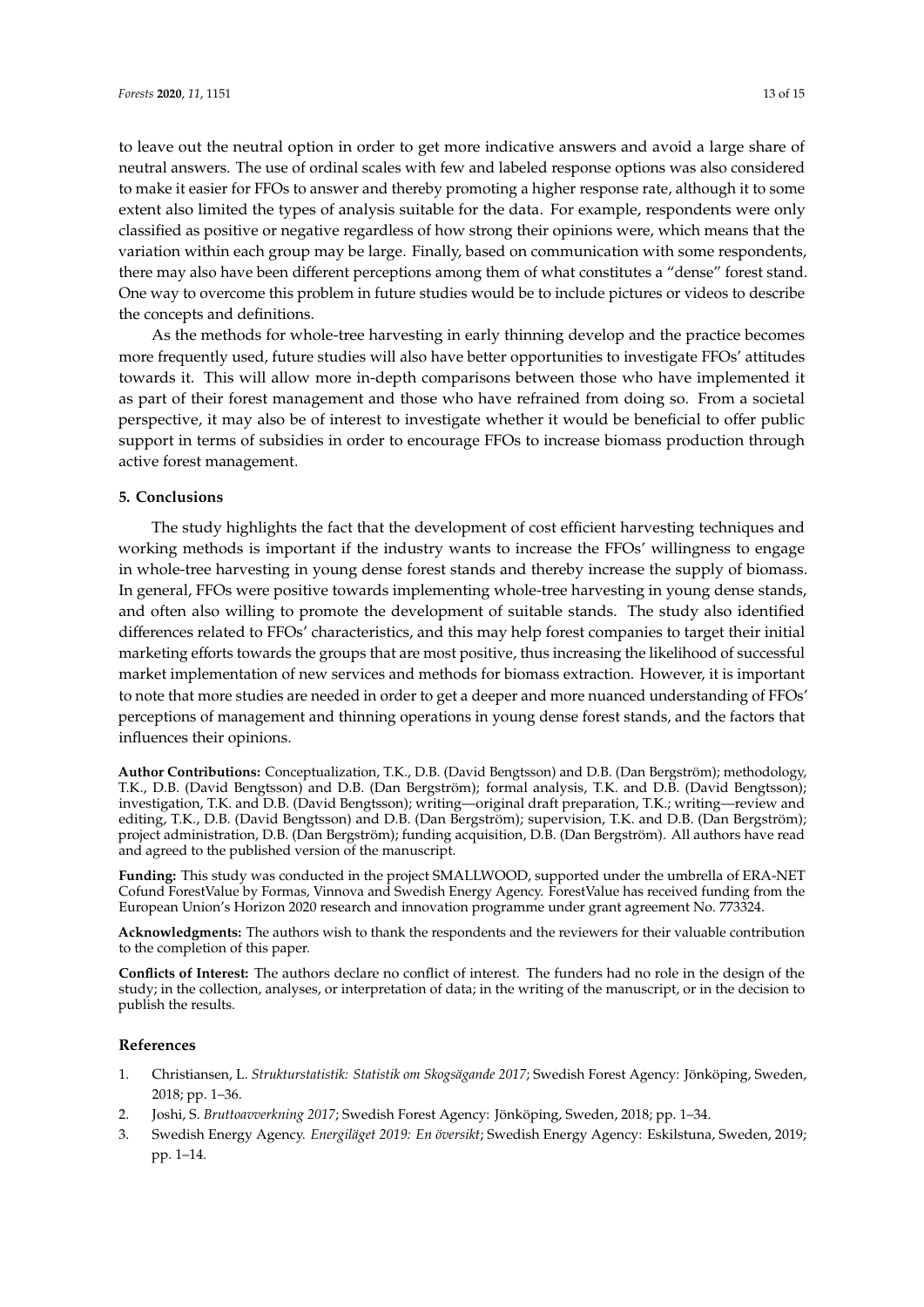- <span id="page-13-0"></span>4. Ollikainen, M. Forestry in bioeconomy—Smart green growth for the humankind. *Scand. J. For. Res.* **2014**, *29*, 360–366. [\[CrossRef\]](http://dx.doi.org/10.1080/02827581.2014.926392)
- <span id="page-13-1"></span>5. Börjesson, P.; Hansson, J.; Berndes, G. Future demand for forest-based biomass for energy purposes in Sweden. *For. Ecol. Manag.* **2017**, *383*, 17–26. [\[CrossRef\]](http://dx.doi.org/10.1016/j.foreco.2016.09.018)
- <span id="page-13-2"></span>6. De Jong, J.; Akselsson, C.; Egnell, G.; Gerhardt, K.; Löfgren, S.; Olsson, B. Realizing the energy potential of forest biomass in Sweden—How much is environmentally sustainable? *For. Ecol. Manag.* **2017**, *383*, 3–16. [\[CrossRef\]](http://dx.doi.org/10.1016/j.foreco.2016.06.028)
- <span id="page-13-3"></span>7. Ahnlund Ulvcrona, K.; Bergström, D.; Bergsten, U. Stand structure after thinning in 1–2 m wide corridors in young dense stands. *Silv. Fenn.* **2017**, *51*, 1–15. [\[CrossRef\]](http://dx.doi.org/10.14214/sf.1563)
- <span id="page-13-4"></span>8. Fernandez-Lacruz, R.; Di Fulvio, F.; Athanassiadis, D.; Bergström, D.; Nordfjell, T. Distribution, characteristics and potential of bio-mass dense thinning forests in Sweden. *Silv. Fenn.* **2015**, *49*, 1–17.
- <span id="page-13-5"></span>9. Bergström, D.; Bergsten, U.; Nordfjell, T.; Lundmark, T. Simulation of geometric thinning systems and their time requirements for young forests. *Silv. Fenn.* **2007**, *41*, 137–147. [\[CrossRef\]](http://dx.doi.org/10.14214/sf.311)
- 10. Bergström, D. Techniques and Systems for Boom-Corridor Thinning in Young Dense Forests. Ph.D. Thesis, Swedish University of Agricultural Sciences, Umeå, Sweden, 2009.
- 11. Bergström, D.; Di Fulvio, F. Comparison of the cost and energy efficiencies of present and future biomass supply systems for young dense forests. *Scand. J. For. Res.* **2014**, *29*, 793–812. [\[CrossRef\]](http://dx.doi.org/10.1080/02827581.2014.976590)
- 12. Bergström, D.; Di Fulvio, F. Studies on the use of a novel prototype harvester head in early fuel wood thinnings. *Int. J. For. Eng.* **2014**, *25*, 156–170.
- <span id="page-13-6"></span>13. Witzell, J.; Bergström, D.; Bergten, U. Variable corridor thinning—A cost-effective key to provision of multiple ecosystem services from young boreal conifer forests? *Scand. J. For. Res.* **2019**, *34*, 497–507. [\[CrossRef\]](http://dx.doi.org/10.1080/02827581.2019.1596304)
- <span id="page-13-7"></span>14. Haugen, K.; Karlsson, S.; Westin, K. New forest owners: Change and continuity in the characteristics of Swedish non-industrial private forest owners (NIPF owners) 1990–2010. *Small Scale For.* **2016**, *15*, 533–550. [\[CrossRef\]](http://dx.doi.org/10.1007/s11842-016-9338-x)
- <span id="page-13-11"></span>15. Nordlund, A.; Westin, K. Forest values and forest management attitudes among private forest owners in Sweden. *Forests* **2011**, *2*, 30–50. [\[CrossRef\]](http://dx.doi.org/10.3390/f2010030)
- 16. Weiss, G.; Lawrence, A.; Hujala, T.; Lidestav, G.; Nichiforel, L.; Nybakk, E.; Quiroga, S.; Sarvašová, Z.; Suarez, C.; Živojinović, I. Forest ownership changes in Europe: State of knowledge and conceptual foundations. *For. Policy Econ.* **2019**, *99*, 9–20. [\[CrossRef\]](http://dx.doi.org/10.1016/j.forpol.2018.03.003)
- <span id="page-13-8"></span>17. Karppinen, H.; Hänninen, H.; Horne, P. *Suomalainen Metsänomistaja 2020*; Natural Resources Institute Finland: Helsinki, Finland, 2020.
- <span id="page-13-9"></span>18. Favada, I.M.; Karppinen, H.; Kuuluvainen, J.; Mikkola, J.; Stavness, C. Effects of timber prices, ownership objectives, and owner characteristics on timber supply. *For. Sci.* **2009**, *55*, 512–523.
- <span id="page-13-10"></span>19. Kuuluvainen, J.; Karppinen, H.; Hänninen, H.; Uusivuori, J. Effects of gender and length of land tenure on timber supply in Finland. *J. For. Econ.* **2014**, *20*, 363–379. [\[CrossRef\]](http://dx.doi.org/10.1016/j.jfe.2014.10.002)
- <span id="page-13-12"></span>20. Krejcie, R.; Morgan, D. Determining sample size for research activities. *Educ. Psychol. Meas.* **1970**, *30*, 607–610. [\[CrossRef\]](http://dx.doi.org/10.1177/001316447003000308)
- <span id="page-13-13"></span>21. Gill, J.; Johnson, P.; Clark, M. *Research Methods for Managers*, 4th ed.; Sage Publications: Thousand Oaks, CA, USA, 2010.
- <span id="page-13-14"></span>22. Staal Wästerlund, D.; Kronholm, T. Family forest owners' commitment to service providers and the effect of association membership on loyalty. *Small Scale For.* **2017**, *16*, 275–293. [\[CrossRef\]](http://dx.doi.org/10.1007/s11842-016-9359-5)
- <span id="page-13-15"></span>23. Norin, K.; Tosterud, A. *Enkät Visar att Skogsägare är Positiva till Grotuttag*; Skogforsk: Uppsala, Sweden, 2009.
- <span id="page-13-16"></span>24. Ní Dhubháin, Á.; Cobanova, R.; Karppinen, H.; Mizaraite, D.; Ritter, E.; Slee, B.; Wall, S. The values and objectives of private forest owners and their influence on forestry behaviour: The implications for entrepreneurship. *Small Scale For.* **2007**, *6*, 347–357. [\[CrossRef\]](http://dx.doi.org/10.1007/s11842-007-9030-2)
- 25. Ederyd, M. Användning av Avverkningslikvider Bland Svenska Enskilda Skogsägare. Master's Thesis, Swedish University of Agricultural Sciences, Uppsala, Sweden, 2012.
- 26. Aguilar, F.X.; Cai, Z.; D'Amato, A.W. Non-industrial private forest owners' willingness-to-harvest: How higher timber prices influence woody biomass supply. *Biomass Bioenergy* **2014**, *71*, 202–215. [\[CrossRef\]](http://dx.doi.org/10.1016/j.biombioe.2014.10.006)
- <span id="page-13-17"></span>27. Bashir, A.; Sjølie, H.K.; Solberg, B. Determinants of nonindustrial private forest owners' willingness to harvest timber in Norway. *Forests* **2020**, *11*, 60. [\[CrossRef\]](http://dx.doi.org/10.3390/f11010060)
- <span id="page-13-18"></span>28. Lidestav, G.; Berg Lejon, S. Harvesting and silvicultural activities in Swedish family forestry—Behavior changes from a gender perspective. *Scand. J. For. Res.* **2013**, *28*, 136–142. [\[CrossRef\]](http://dx.doi.org/10.1080/02827581.2012.701324)
- <span id="page-13-19"></span>29. Eggers, J.; Lämås, T.; Lind, T.; Öhman, K. Factors influencing the choice of management strategy among small-scale private forest owners in Sweden. *Forests* **2014**, *5*, 1695–1716. [\[CrossRef\]](http://dx.doi.org/10.3390/f5071695)